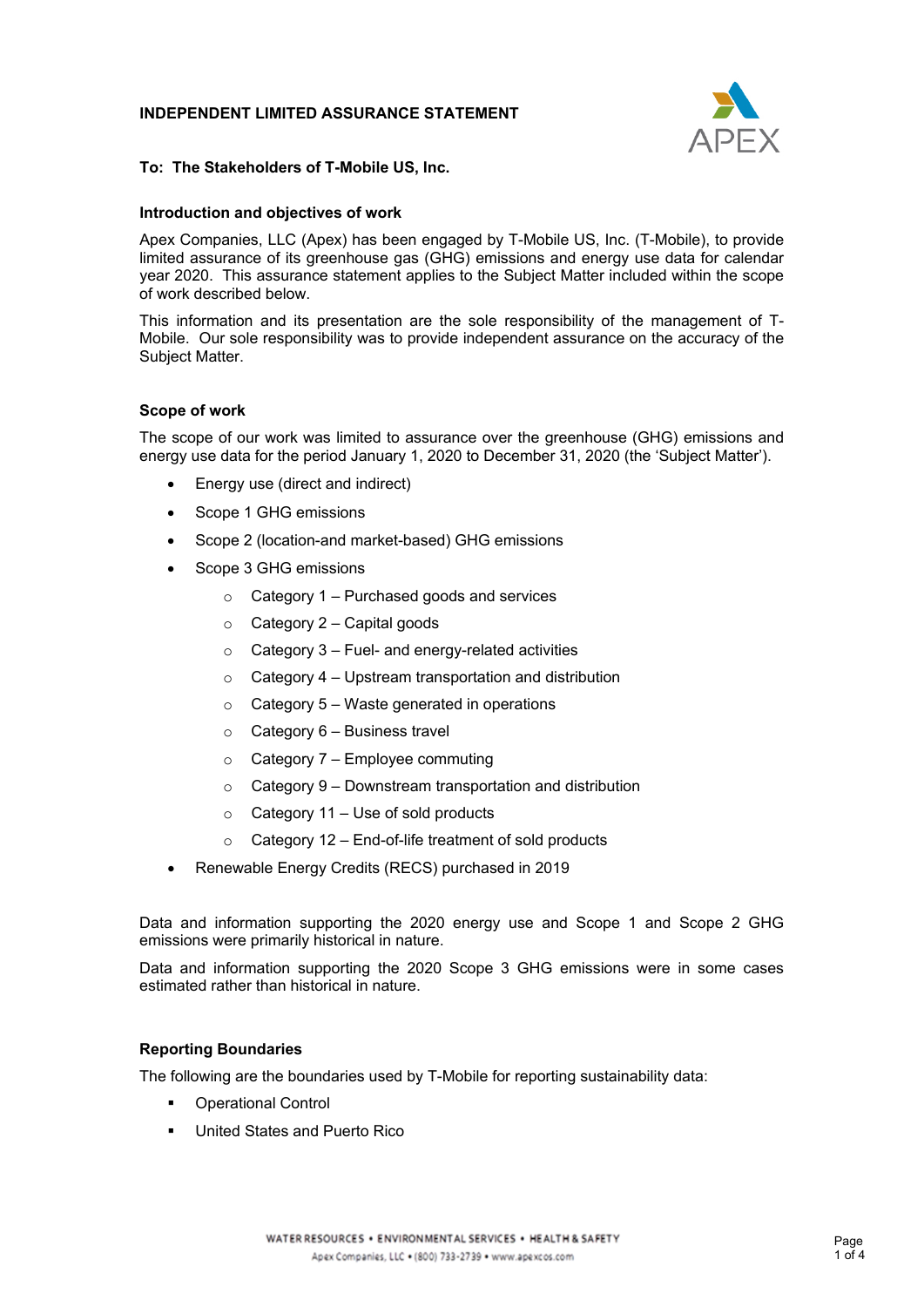## **Reporting Criteria**

The reporting criteria for greenhouse gas emissions was the World Resources Institute (WRI)/World Business Council for Sustainable Development (WBCSD) Greenhouse Gas Protocol Corporate Accounting and Reporting Standard. Energy use data was collected and reported based on T-Mobile's standard procedures and guidelines for sustainability reporting.

## **Limitations and Exclusions**

Excluded from the scope of our work is any assurance of information relating to:

- Activities outside the defined verification period of Calendar Year 2020
- Activities outside of the United States and Puerto Rico
- Activities outside T-Mobile's operational control
- Legacy Sprint international sites that do not have data in the data collection system

This limited assurance engagement relies on a risk based selected sample of sustainability data and the associated limitations that this entails. The reliability of the reported data is dependent on the accuracy of metering and other production measurement arrangements employed at site level, not addressed as part of this assurance. This independent statement should not be relied upon to detect all errors, omissions or misstatements that may exist.

### **Responsibilities**

This preparation and presentation of the Subject Matter are the sole responsibility of the management of T-Mobile.

Apex was not involved in the development of the Subject Matter or of the Reporting Criteria. Our responsibilities were to:

- obtain limited assurance about whether the Subject Matter has been prepared in accordance with the Reporting Criteria;
- form an independent conclusion based on the assurance procedures performed and evidence obtained; and
- report our conclusions to the Directors of T-Mobile.

### **Assessment Standards**

• We performed our work in accordance with Apex's standard procedures and guidelines for external Assurance and International Standard on Assurance Engagements (ISAE) 3000 Revised, Assurance Engagements Other than Audits or Reviews of Historical Financial Information (effective for assurance reports dated on or after Dec. 15, 2015), issued by the International Auditing and Assurance Standards Board. Greenhouse Gas Emissions were verified in accordance with and ISO Standard 14064-3 (Second edition 2019-4) Greenhouse Gases - Part 3: Specification with guidance for the verification and validation of greenhouse gas statements. A materiality threshold of ±5-percent was set for the assurance process.

#### **Summary of Work Performed**

As part of our independent assurance, our work included:

- 1. Assessing the appropriateness of the Reporting Criteria for the Subject Matter;
- 2. Conducting interviews with relevant personnel of T-Mobile regarding data collection and reporting systems;
- 3. Reviewing the data collection and consolidation processes used to compile Subject Matter, including assessing assumptions made, and the data scope and reporting boundaries;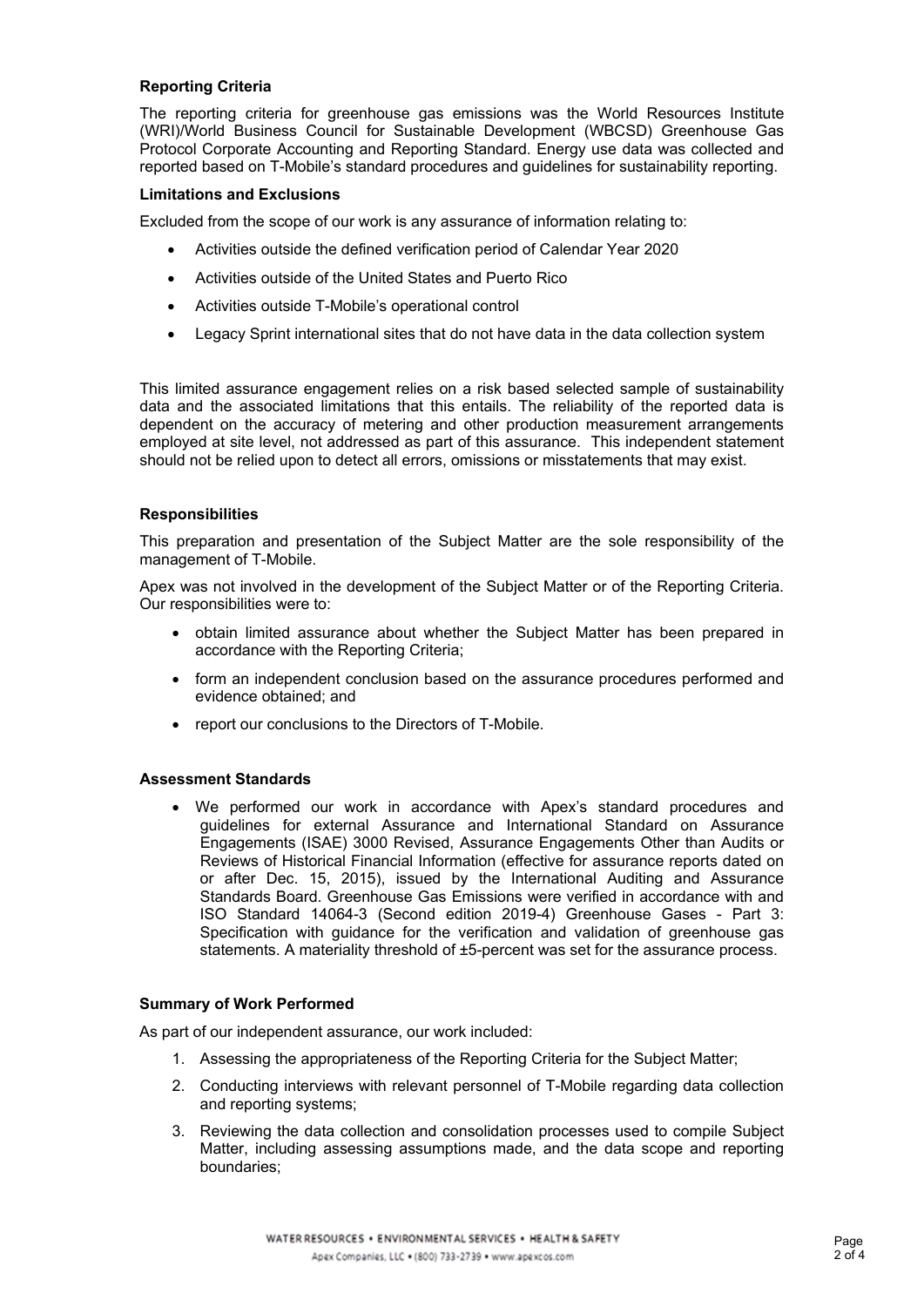- 4. Reviewing documentary evidence provided by T-Mobile;
- 5. Agreeing a selection of the Subject Matter to the corresponding source documentation; and
- 6. Reviewing T-Mobile and Legacy Sprint systems for quantitative data aggregation and analysis.

## **Conclusion**

On the basis of our methodology and the activities described above:

- Nothing has come to our attention to indicate that the Subject Matter is not fairly stated in all material respects; and
- It is our opinion that T-Mobile has established appropriate systems for the collection, aggregation and analysis of quantitative data within the scope of this assurance.

A summary of data within the scope of assurance for 2020 is attached.

#### **Statement of Independence, Integrity and Competence**

Apex is an independent professional services company that specializes in Health, Safety, Social and Environmental management services including assurance with over 30 years history in providing these services.

Apex has implemented a Code of Ethics across the business to maintain high ethical standards among staff in their day-to-day business activities.

No member of the assurance team has a business relationship with T-Mobile, its Directors or Managers beyond that required of this assignment. We have conducted this verification independently, and there has been no conflict of interest.

The assurance team has extensive experience in conducting assurance over environmental, social, ethical and health and safety information, systems and processes, and has over 20 years combined experience in this field and an excellent understanding of Apex's standard methodology for the verification of greenhouse gas emissions data.

heey filinter

Associate<br>
Apex Companies, LLC<br>
Apex Companies, LLC<br>
Apex Companies, LLC Apex Companies, LLC<br>Atlanta, GA

LL Kop

Joseph Winslow, Lead Verifier **John Rohde, Technical Reviewer** Lakewood, CO

April 30, 2021